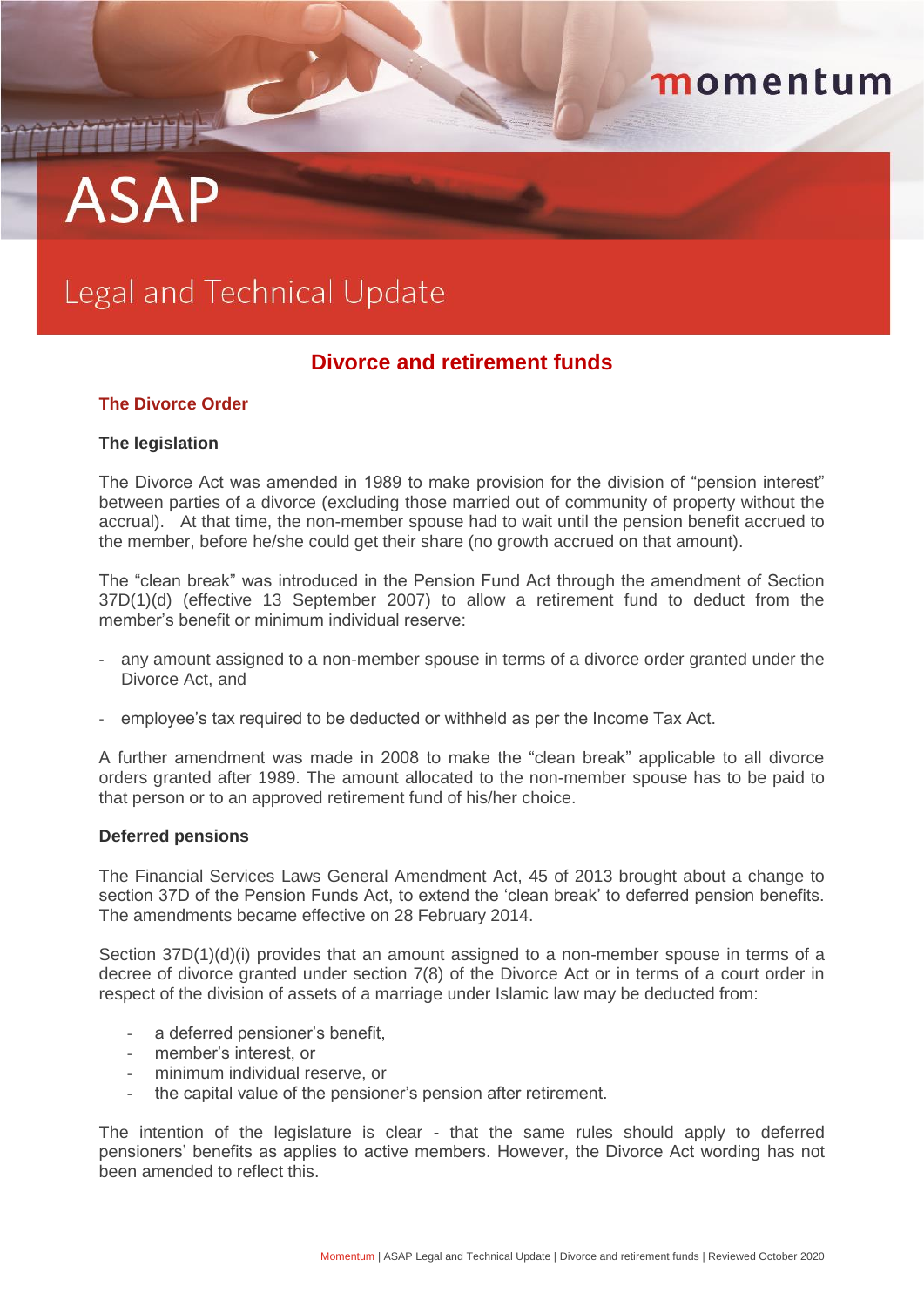# **Pension interest**

In terms of the Divorce Act, section 7(8), it is only the pension interest, as defined, that is included in the divisible assets upon a divorce of persons married in community of property or with the accrual system. It does not provide for the inclusion of:

- a deferred pensioner's benefit,
- member's interest, or
- minimum individual reserve, or
- the capital value of the pensioner's pension after retirement.

Pension interest is defined to be the following:

- in the case of a retirement annuity, it is the contributions made to the fund from inception until the date of divorce, plus simple interest at the rate published by the Minister in the Government Gazette from time to time (9.75% per annum (January 2020));
- in the case of a pension or provident fund, it will be the resignation benefit the member will be entitled to on the date of divorce; and
- in the case of a preservation fund, it will be the termination benefit the member will be entitled to on the date of divorce.

#### **Important note** –

- For a claim to be successful against a spouse's retirement fund, that spouse must be a member of the fund on date of divorce. Therefore, where a spouse resigned from his/her employer prior to the date of divorce and their employment contract ceased, there can no longer be a claim against that spouse's pension or provident fund as they are no longer a member of the fund.
- The Divorce Act clearly states that the pension interest is only included in the divisible assets when dealing with marriages in community of property and marriages that are out of community of property with the inclusion of the accrual. It does not provide for out of community of property where the accrual is not included and therefore divorce orders issued in respect of these marriage types cannot be actioned by the fund.

## **The Government Employee Pension Fund**

#### Current treatment of a divorce settlement

The payment of a divorce benefit to a non-member spouse in terms of a divorce order will result in a debt being created against the member's fund benefit (debt and interest model). This debt is equal to the amount paid to the non-member spouse and it will build up, with interest, up until the member exits the fund.

#### Amended treatment of divorce settlement

The GEPF Law has been amended on 23 May 2019 and once implemented it will bring an end to this divorce debt being created. Instead, the payment of a divorce benefit to a non-member spouse will result in a reduction of the member's years of pensionable service (remember the year's pensionable service has a direct impact on the benefit that the member is entitled to). This is being referred to as the service reduction model.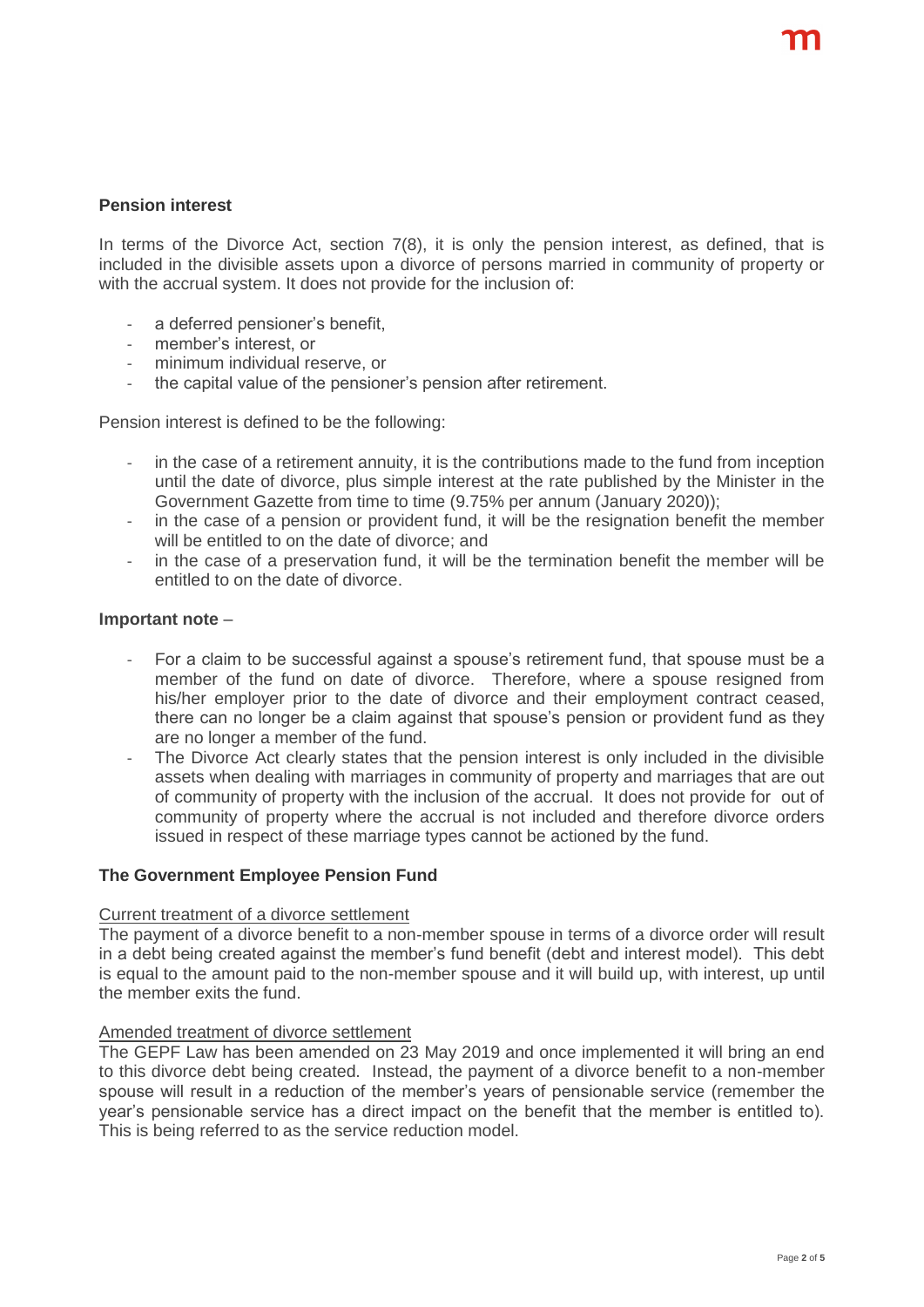The change was implemented on 1 August 2019. Members that had divorce debt have a choice of either remaining with the debt and interest model or to move to the service adjustment model. They will have until 22 May 2020 to make their choice, after which all those members that did not make a selection will automatically be moved to the service reduction model. The tax implications of the implementation of the clean-break principle are as follows:

# **Tax implications**

If the divorce order was granted **before** 13 September 2007 and the benefit is deducted from the individual reserve **on or after** 1 March 2009, the amount will be totally tax-free. If the divorce order was granted **after** 13 September 2007 and the benefit was deducted from the individual reserve:

- **before** 1 March 2009, the member was liable for the tax. (He/she could claim it back from the non-member spouse);
- after 1 March 2009, the non-member spouse is liable for the tax. The non-member spouse can elect to have the amount transferred to another approved fund tax-free.

(The tax table applicable to retirement fund withdrawals will apply.)

Where the funds are from the GEPF, the pre-98 tax-free amount will apply to the non-member spouse's share of the benefit, proportionately.

#### **The divorce order wording**

In practice, payment to the non-member spouse is often hampered due to the divorce order wording being incorrect. This can be avoided by taking note of the following guidelines as prescribed by the Pension Funds Act:

- the retirement fund must be identifiable from the divorce order name the fund by its registered name and indicate the number of the fund member policy,
- reference should be made to an amount or a percentage of pension interest as defined in the Divorce Act to be deducted from the member's benefit or member's minimum individual reserve,
- the fund must be instructed in the settlement agreement to make payment or transfer of the amount assigned to the non-member spouse,
- the fund member policy cannot be ceded to the non-member spouse, so this instruction should not be made in the divorce order.

#### **Example of acceptable wording for Momentum**

- The plaintiff is a member of the Momentum Retirement Annuity Fund ("the fund"), policy number 012075068.
- The defendant is entitled to R361 959 of the pension interest in the fund as defined in section 1 of the Divorce Act\*.
- The fund is ordered to pay or transfer the assigned portion of the pension interest to the defendant or an approved fund on her behalf in terms of section 37D(4) of the Pension Funds Act.

Note - *\* In the case of a preservation fund, the reference should be to section 1 of the Divorce Act, read together with section 37D(6) of the Pension Funds Act.*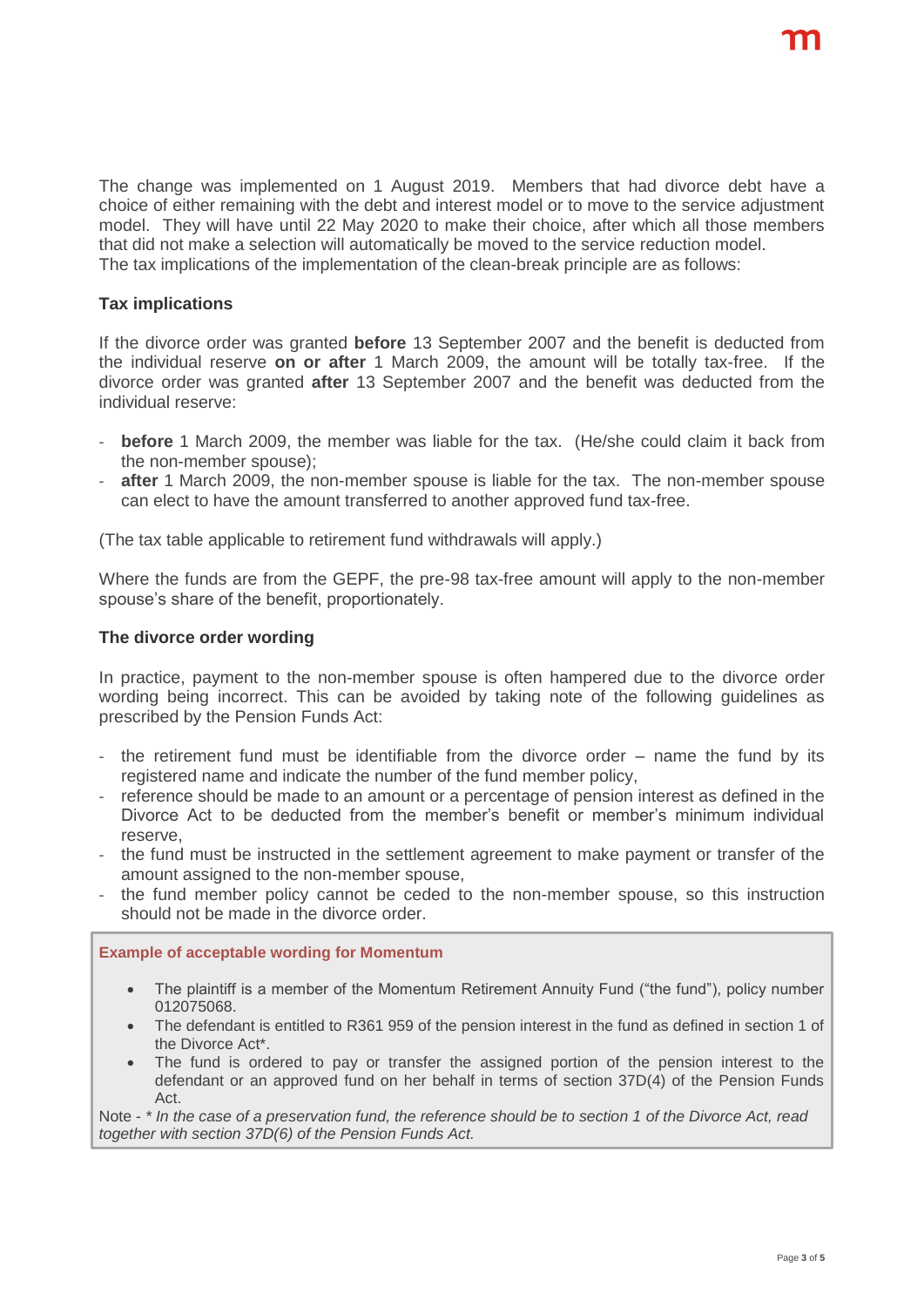#### **Important:**

Submit a draft divorce agreement to the fund in question for sign off prior to having it be made an order of the court. If the order is worded incorrectly, the fund will not be able to act on it and the divorce order will have to be amended, which is time consuming and costly.

## **The Maintenance Order**

#### **The legislation**

Section 37D(1)(d)(iA) of the Pension Funds Act provides for the deduction of any amount payable in terms of a maintenance order as defined in section 1 of the Maintenance Act from:

- a member's or a deferred pensioner's benefit, or
- a member's interest, or
- a member's minimum individual reserve, or
- the capital value of a pensioner's pension after retirement.

Section 1 of the Maintenance Act defines a maintenance order as any order for the payment, including the periodical payment, of sums of money towards the maintenance of any person issued by a court in the Republic.

Where a member fails to meet their obligation to pay maintenance under a maintenance order, the non-member may approach the court to obtain a maintenance order against the fund, directing the fund to deduct the maintenance from the member's minimum individual reserve in the retirement fund. In this instance the order is issued against the fund in addition to the member and the fund has to adhere to it. If the fund does not adhere to this order, the fund will be in contempt of court.

#### **Income tax implications**

Section 7(11) of the Income Tax Act applies in this instance (part of the deeming provisions), read with paragraph (f) of the remuneration definition in the Fourth Schedule.

The result is that the maintenance order payments made to the non-member spouse is seen as remuneration of the member and is deemed income in the hands of the member and therefore subject to income tax in the hands of the member.

In practice, where a payment is made in terms of such an order, the tax is not deducted from the maintenance amount, instead, the full amount payable plus the tax liability is deducted from the member's benefit or minimum individual reserve. Therefore the maintenance amount plus the tax on this amount is taxed in the hands of the member at the marginal tax rate.

There is no tax directive required and a tax certificate is issued to the member.

SARS issued Interpretation Note 89 that clarified the tax treatment of maintenance payments that are deducted from an active member's minimum individual reserve and the tax-on-tax relating to this payment.

SARS recommended the following formula to calculate the tax-on-tax effect: